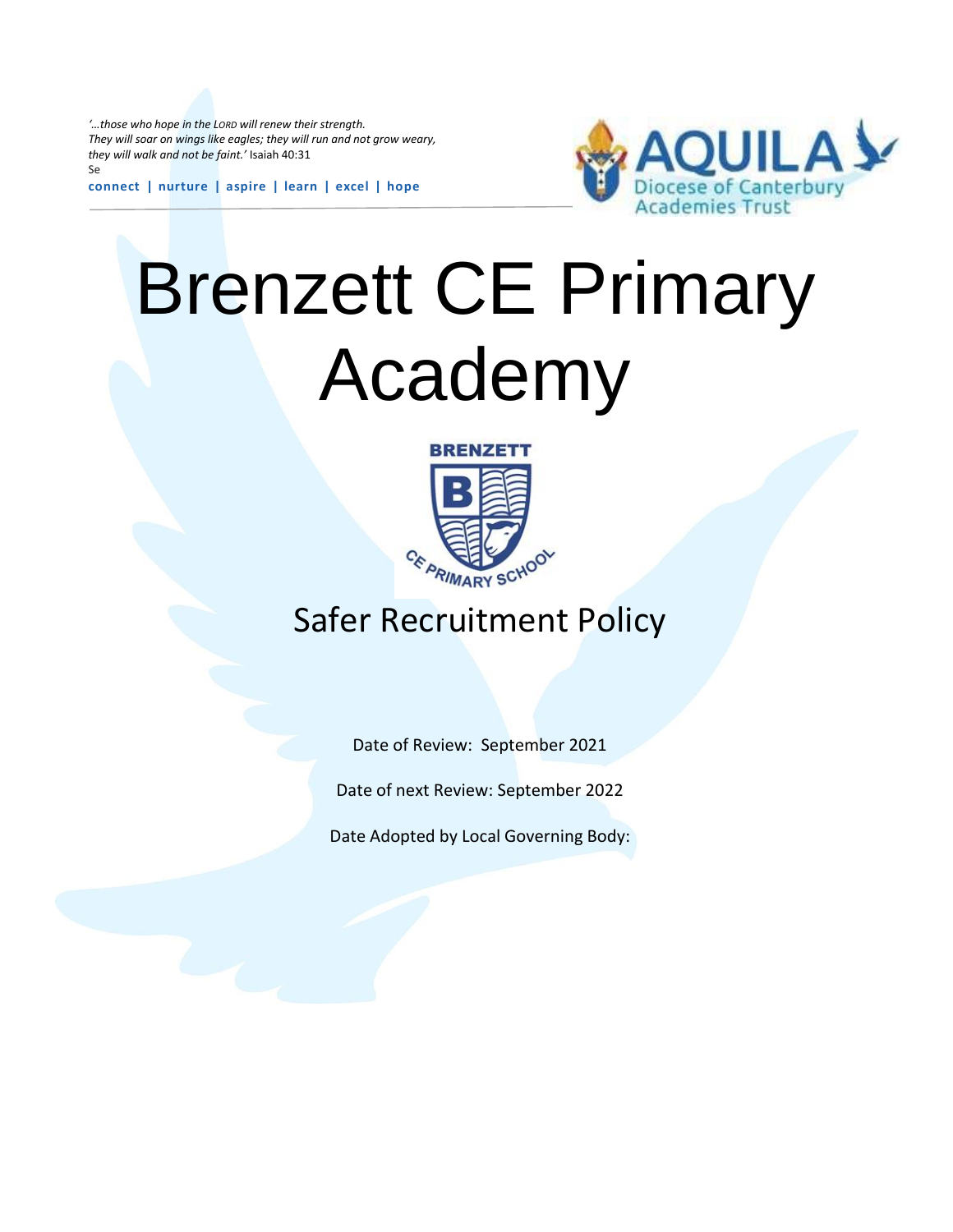# **Our Vision Statement:**

At Brenzett Church of England Primary School, we will provide children with a purposeful, rich and holistic environment that puts community and family at its heart. We believe that children should be the aspirational champions of their own unique success, by providing them with life in abundance in the eyes of God.

# **Brenzett Values Statement:**

# **'Life in abundance'**

The thief comes only to steal and kill and destroy; I have come that they may have life, and have it in abundance. John 10:10

# **Our Key Christian Values are:**

**Community:** The Believers Share: Acts 4: 32-35 **Compassion:** Jesus Heals a Sick Man: John 5: 1-15 **Friendship:** Two are better than one: Ecclesiastes 4: 9-10 **Forgiveness:** The Prodigal Son 15: 11-32 **Respect:** The Parable of the Good Samaritan; Luke 10: 25-37 **Trust:** Trusting in God: John 14: 1-6

# **Statement of Intent**

'Recognising its historic foundation, the school will preserve and develop its religious character in accordance with the principles of the Church of England and in partnership with the Church at parish level and the Diocese of Canterbury.

The school aims to serve its community by providing an education of the highest quality within the context of Christian belief and practice. It encourages an understanding of the meaning and significance of faith and promotes Christian values through the experience it offers all pupils.'

# **Inclusion and Equal Opportunities**

This policy should be read while referencing our school's Single Equality Scheme. All children have equal access to the curriculum regardless of their race, gender, or disability. Our behaviour policy underpins all that we do at Brenzett and should be closely linked to our other policies.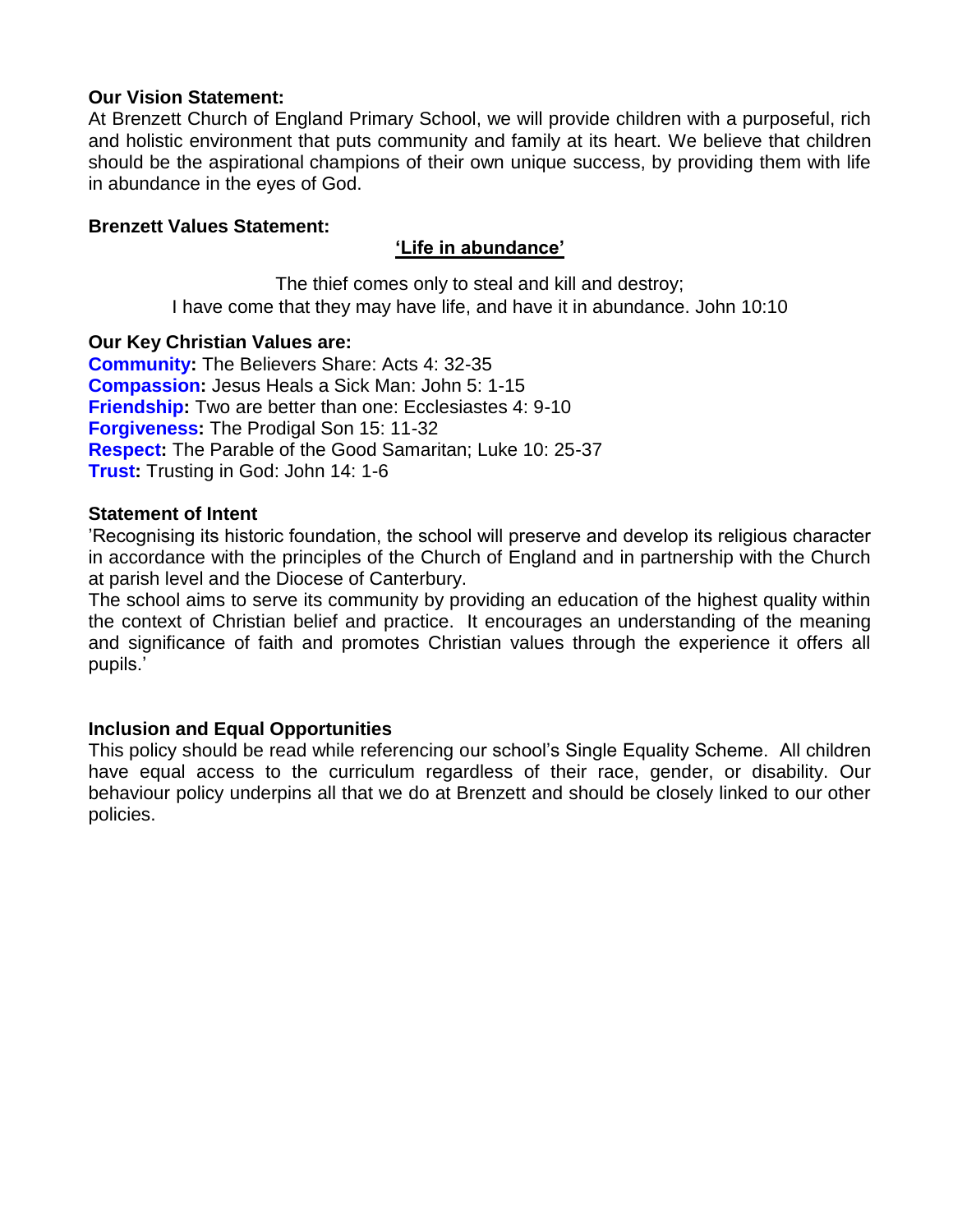This policy is linked to the Safeguarding Policy which is a statutory policy and is reviewed annually. **This school is committed to safeguarding and promoting the welfare of children andyoung people and expects all staff and volunteers to share this commitment.**

# **Introduction**

Brenzett CE Primary School is committed to safeguarding and promoting the welfare of children and young people and requires all staff and volunteers to share and demonstrate this commitment in every aspect of their work.

We are committed to using disciplinary procedures that deal effectively with adults who fail to comply with the school's safeguarding and child protection procedures and practices, includingreferring any allegation of abuse against an adult working with children to the Local Authority Designated Officer (LADO)

The purpose of this policy is to set out the requirements of a recruitment process that aims to:

- $\triangleright$  Attract the best possible applicants to vacancies
- $\triangleright$  Deter prospective applicants who are unsuitable to work with children or young people
- $\triangleright$  Identify and reject applicants who are unsuitable to work with children or young people

The appointment of all employees will be made on merit and in accordance with the provisions of Employment Law, Keeping Children Safe in Education 2016 and the school's Single Equality Scheme. We will ensure that people are treated solely on the basis of their abilities and potential, in linewith our Single Equality Scheme.

We will comply with the requirements of DfE Keeping Children Safe in Education.

# **Roles and Responsibilities**

The Governing Body of the school will:

- $\triangleright$  ensure the school has effective policies and procedures in place for the safe and fair recruitment and selection of staff and volunteers in accordance with Department forEducation guidance and legal requirements
- $\triangleright$  monitor the school's compliance with them
- $\triangleright$  ensure that appropriate staff and governors have completed safer recruitment training

The Headteacher will:

- $\triangleright$  ensure that the school operates safe and fair recruitment and selection procedures which are regularly reviewed and up-dated to reflect any changes to legislation and statutory guidance
- $\triangleright$  ensure that all appropriate checks have been carried out on staff and volunteers in theschool (see Appendix i)
- $\triangleright$  monitor any contractors' and agencies' compliance with this document
- $\triangleright$  promote the safety and well-being of children and young people at every stage of thisprocess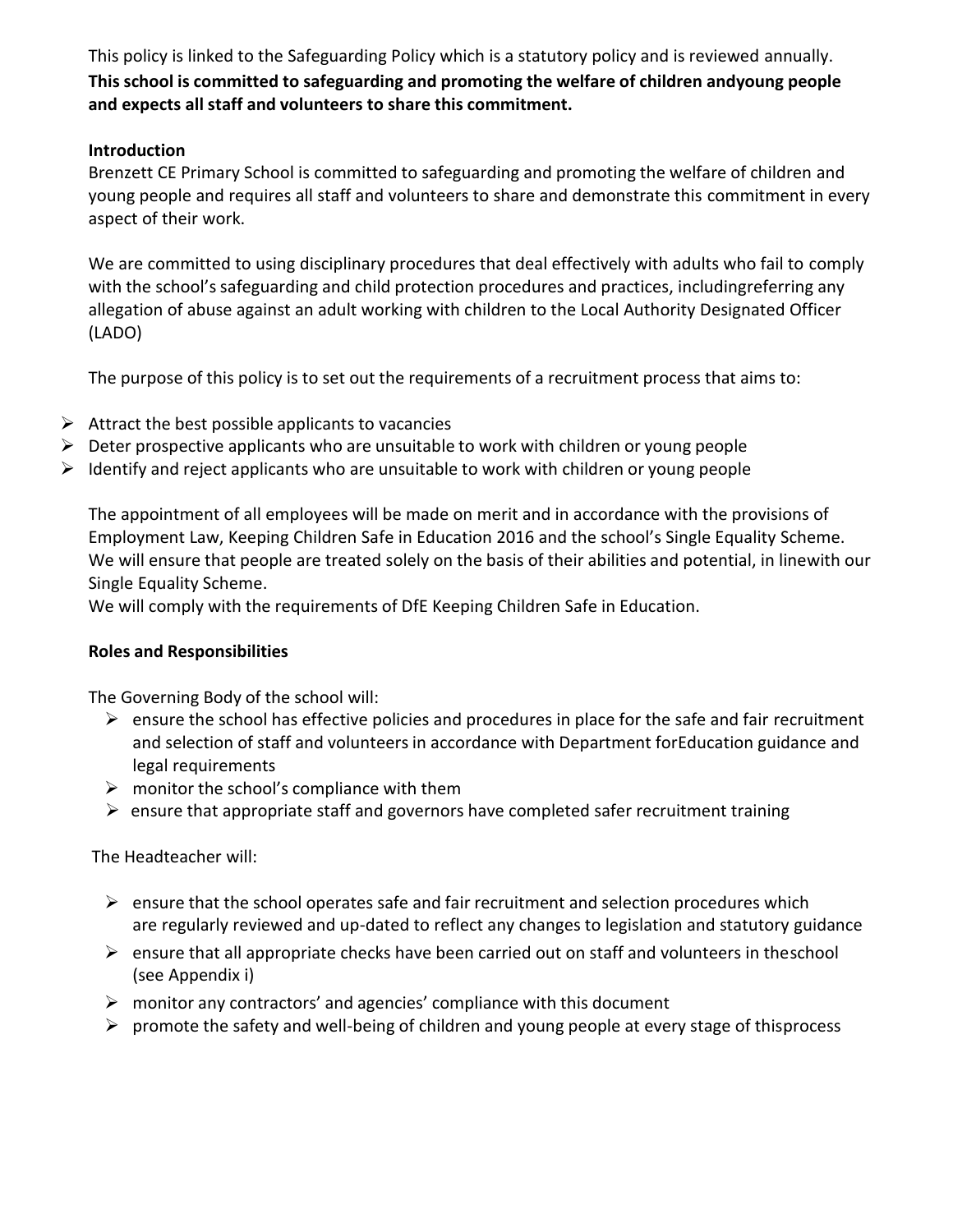# **Delegation of Appointments and Constitution of Selection Panel**

The Governing Body delegates the power to offer employment for all posts to the Headteacher. The Headteacher may not delegate the power to offer employment to any other senior manageror governor. The Headteacher will aim to involve at least one governor in the appointment of allteaching staff and also in the appointment of other posts, where possible.

Selection panels will comprise a minimum of two people (normally three). In accordance with the statutory requirement, every selection panel will have at least one member who has undertaken Safer Recruitment Training.

# **Advertising**

All vacant posts will be advertised to ensure equality of opportunity and encourage as wide a fieldof candidates as possible. This will normally mean placing an advertisement externally. However, where there is a reasonable expectation that there are sufficient, suitably qualified internal candidates, or staff are at risk of redundancy, vacancies may be advertised internally before an external advertisement is placed. Any internal recruitment process will follow the procedures set out in this policy.

All advertisements for posts, paid or unpaid, will include the following statements:

*"Brenzett CE Primary School is committed to safeguarding and promoting the welfare of childrenand young people and requires all staff and volunteers to share and demonstrate this commitment"*

*"The successful candidate will have to meet the requirements of the person specification and will be subject to pre-employment checks including a health check, an enhanced DBS check and satisfactory references."*

# **Information for Applicants**

All applicants will be provided with:

- $\triangleright$  A Job Description, outlining the duties of the post, and a Person Specification
- $\triangleright$  An Application Form (CVs will not be accepted)
- $\triangleright$  A description of the school, relevant to the vacant post
- $\triangleright$  Reference to the school's policy on Single Equality
- Reference to the Child Protection Policy, Safeguarding Policy, Safer Recruitmentand Selection Policy, DBS and other pre-employment requirements
- $\triangleright$  An outline of terms of employment including salary
- $\triangleright$  The closing date for the receipt of applications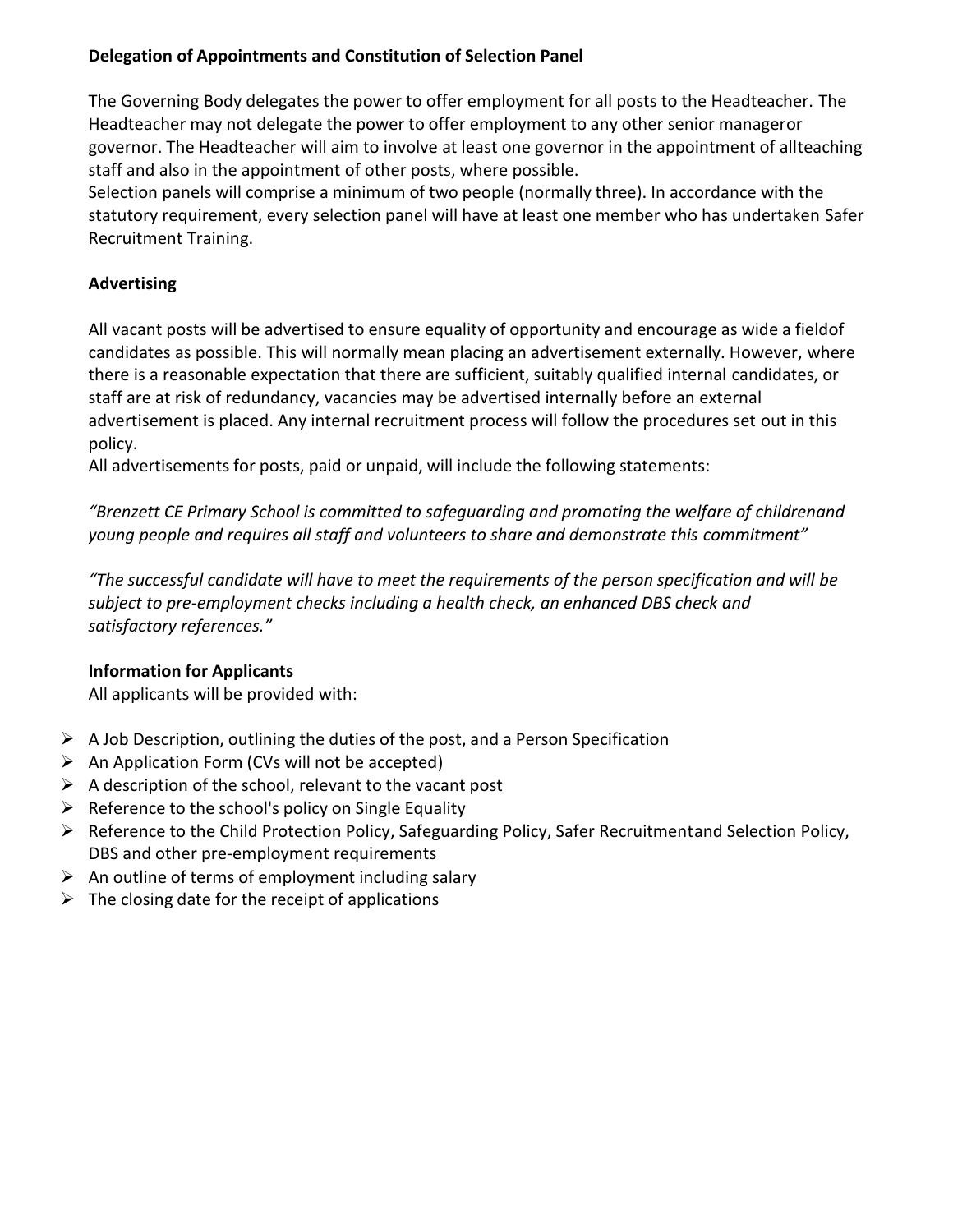Candidates submitting an application form completed on line will be asked to sign the form ifinvited to interview.

A CV will not be accepted in place of a completed application form.

# **Short Listing and Reference Requests**

The selection panel will shortlist applicants against the Person Specification for the post. The criteria for selection will be consistently applied to all applicants. The selection panel will agreethe applicants to be invited to interview.

Two references, one of which must be from the candidate's current/most recent employer, will be taken up before the selection stage so that any discrepancies may be probed during this stageof the selection process. Candidates are entitled to see and receive copies of their employment references and should request these from their referees.

References will be sought directly from the referee and, where necessary, s/he will be contacted to clarify any anomalies or discrepancies. Detailed written records will be kept of such exchanges.Where necessary, previous employers who have not been named as referees may be contacted inorder to clarify any such anomalies or discrepancies. Detailed written records will be kept of such exchanges. If a candidate for a post working with children is not currently employed in a post working with children, a reference will be sought from the most recent employment in which the candidate has worked with children to confirm details of the candidate's employment and his/her reasons for leaving.

Reference requests will ask the referee to confirm, in writing:

- $\triangleright$  The referee's relationship to the candidate
- $\triangleright$  Details of the candidate's current post and salary
- $\triangleright$  The candidate's performance history and conduct
- $\triangleright$  Whether the candidate has been subject to capability procedures and the outcomeof this
- $\triangleright$  Whether the candidate has been subject to disciplinary action relating to the safety and welfare of children, including where the sanction has expired, and theoutcome of this
- $\triangleright$  Details of any substantiated allegations or concerns about the candidate relating tothe safety and welfare of children
- $\triangleright$  Whether the referee has any reservations as to the candidate's suitability to workwith children and young people (if so, the school will ask for specific details of theconcerns and the reasons why the referee believes the candidate may be unsuitable to work with children)
- $\triangleright$  The candidate's suitability for the post with explicit reference to the jobdescription and person specification.

All appointments are subject to satisfactory references, vetting procedures and DBS clearance.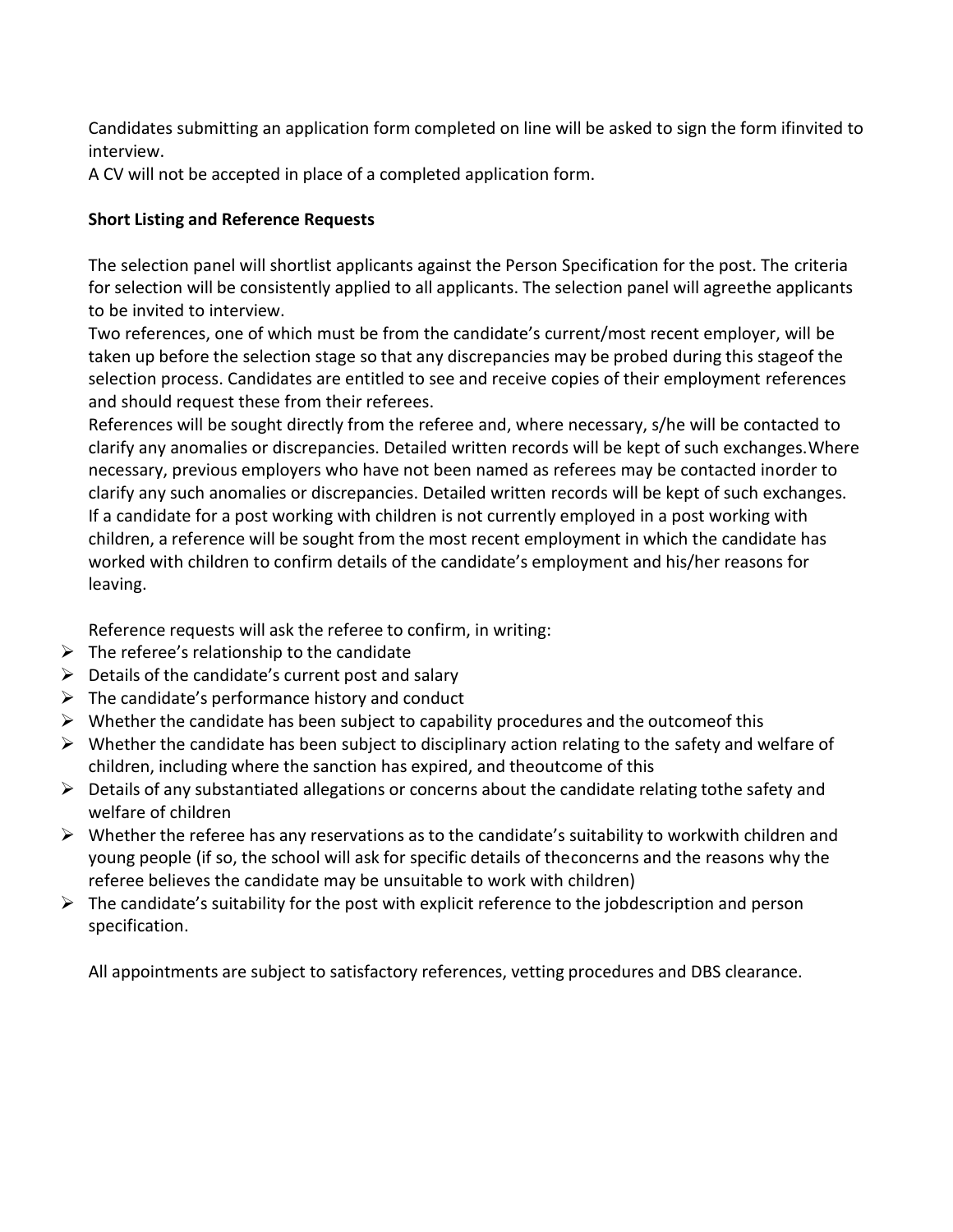References are the "property" of the selection panel and strict confidentiality will be observed. Employer testimonials i.e. those provided by the candidate and/or marked 'to whom it may concern' will not be accepted. References must be in writing and be specific to the job for which the candidate has applied. The selection panel will not accept references from relatives or peoplewriting solely in the capacity as a friend of the candidate, for any post. References will be verifiedand any discrepancies or areas of potential concern will be discussed with the candidate at interview. If the field of applicants is felt to be weak, the post may be re-advertised.

# **Interviews**

Before the interviews, the selection panel will agree on the interview format. Selection techniques will be determined by the nature and duties of the vacant post, but allvacancies will require an interview of short-listed candidates.

Interviews will always be face-to-face. Telephone interviews may be used at the short-listing stage but will not be a substitute for a face-to-face interview (which may be via visual electroniclink).

Candidates invited to interview will receive:

- $\triangleright$  A letter confirming the interview and any other selection techniques
- $\triangleright$  Details of the interview day including details of the panel members
- $\triangleright$  Details of any tasks to be undertaken as part of the interview process
- $\triangleright$  The opportunity to discuss the process prior to the interview

The questions asked will be aimed at obtaining evidence of how each candidate meets the requirement of the Job Description and the Person Specification and each candidate will beassessed against all of the criteria for the post.

The same areas of questioning will be covered for each applicant and no questions which would discriminate directly or indirectly on protected characteristics under the Equality Act will be asked. The selection process for every post will include exploration of the candidate's understanding ofchild safeguarding issues.

Candidates will always be required:

- $\triangleright$  To explain satisfactorily any gaps in employment
- $\triangleright$  To explain satisfactorily any anomalies or discrepancies in the informationavailable to the selection panel
- $\triangleright$  To declare any information that is likely to appear on a DBS disclosure
- $\triangleright$  To demonstrate their capacity to safeguard and protect the welfare of children andyoung people

The interview will also include a discussion of any convictions, cautions or pending prosecutions, other than those protected, that the candidate has declared and are relevant to the prospective employment.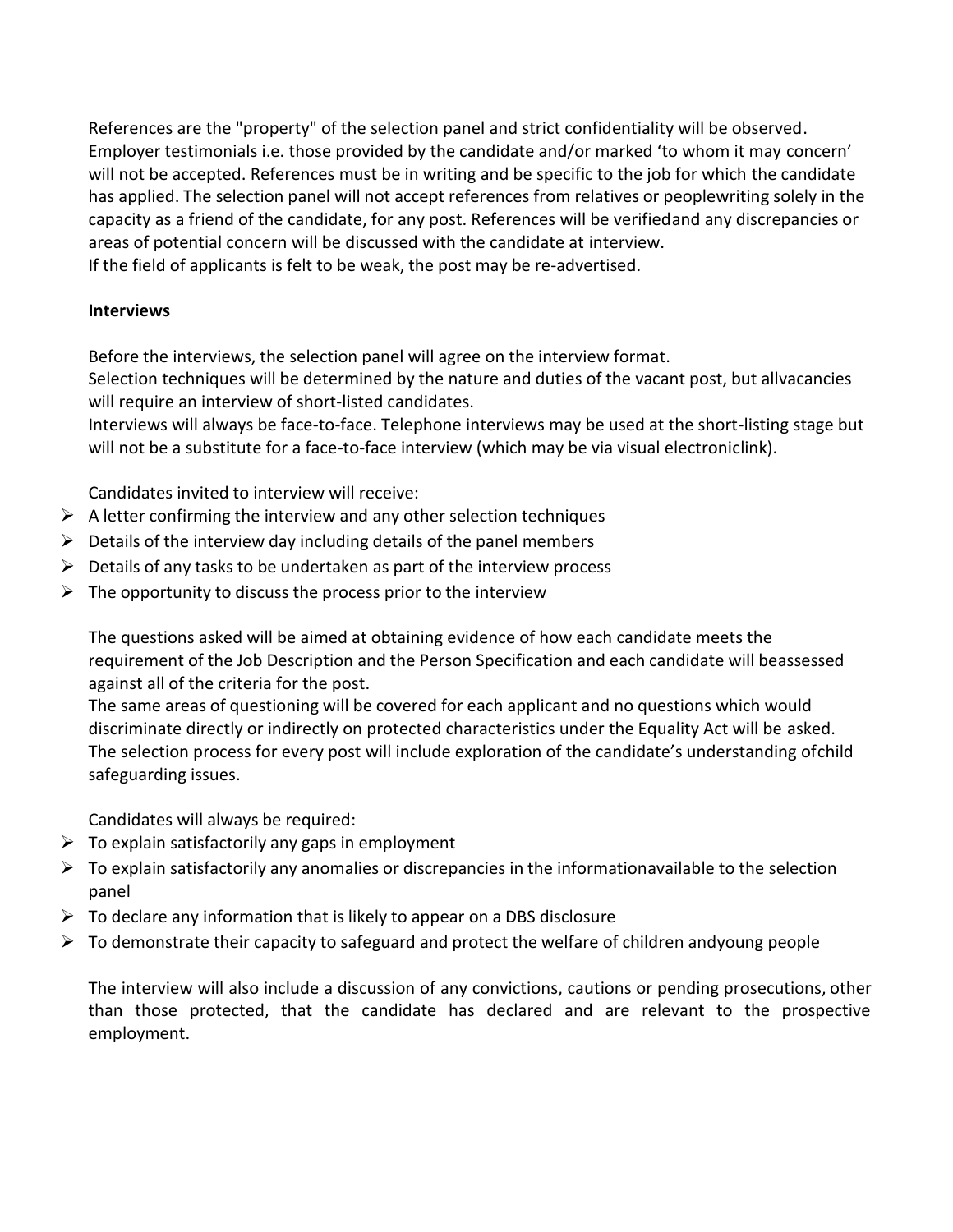The recruitment documentation will be retained. Under the Data Protection Act, applicants havethe right to request access to notes written about them during the recruitment process. After 6 months, all information about unsuccessful candidates will be securely destroyed.

# **Pre-appointment checks**

An offer of appointment to a successful candidate, including one who has lived or worked abroad,will be conditional upon satisfactory completion of pre-employment checks. When appointing new staff, we will:

- $\triangleright$  Verify a candidate's identity from current photo ID (originals) and proof of address (originals) except where, for exceptional reasons, none is available;the advice of HR will be sought if this is the case
- $\triangleright$  Obtain a certificate for an enhanced DBS check with a barred list information where the candidate will be engaging in regulated activity
- $\triangleright$  Obtain a separate barred list check if, after carrying out a risk assessment, an individual will be judged as suitable to start work in regulated activity before the DBS enhanced disclosure is available
- $\triangleright$  Check that a candidate to be employed as a teacher is not subject to a Prohibition Order issued by the Secretary of State, using the EmployerAccess Online Service
- $\triangleright$  Use the Employer Access Online Service to check information about anyteacher qualifications held and whether induction has been passed
- $\triangleright$  Verify the candidate's mental and physical fitness to carry out their workresponsibilities (a job applicant can be asked relevant questions about disability and health in order to establish whether they have the physicaland mental capacity for the specific role)
- $\triangleright$  Verify the candidate's right to work in the UK (if there is uncertainty aboutwhether an individual needs permission to work in the UK, then we will follow advice on the GOV.UK website)
- $\triangleright$  Make any further checks that we consider appropriate if the candidate haslived or worked outside the UK including information on sanctions or restrictions imposed by EEA professional regulating authorities.
- $\triangleright$  Verify professional qualifications (original certificates), as appropriate
- Require the candidate to complete the school's Staff Suitability Declaration(to check for potential 'by association' safeguarding concerns) where applicable to the role in school i.e. in a 'relevant childcare' role –

All checks will be:

- $\triangleright$  Documented and retained on the personnel file
- $\triangleright$  Recorded on the school's Single Central Record
- $\triangleright$  Followed up if they are unsatisfactory or if there are any discrepancies inthe information received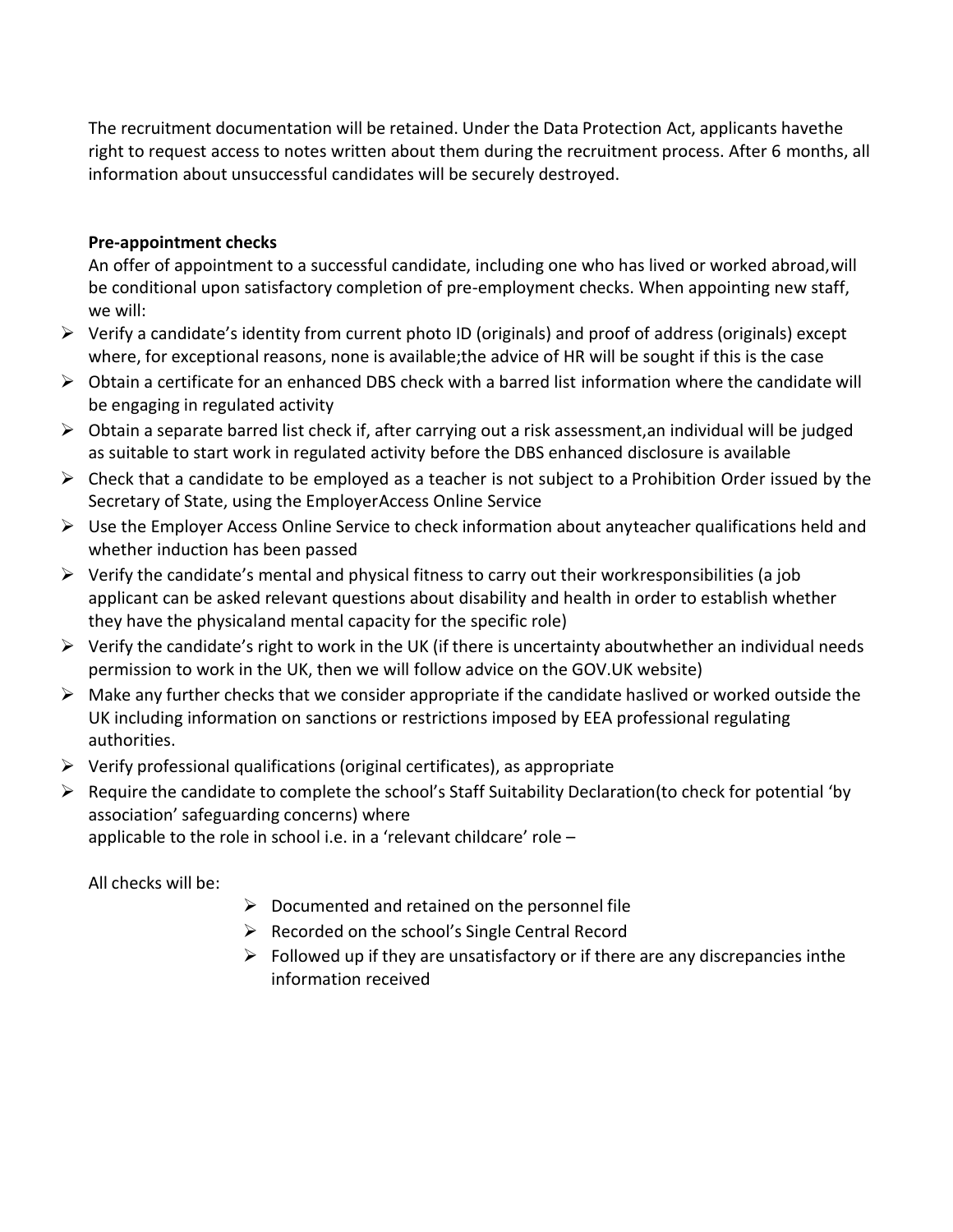# **Offer of Employment by the Selection Panel**

The offer of employment by the selection panel and acceptance by the candidate is binding on both parties, subject to satisfactory completion of the pre-employment checks and satisfactoryreferences. The successful candidate will be informed, normally by offer letter, that the appointment is subject to satisfactory completion of these checks.

# **Personnel file and Single Central Record**

Recruitment and selection information for the successful candidate will be retained securely and confidentially for the duration of his/her employment with the school including:

- $\triangleright$  Application form signed by the applicant
- $\triangleright$  Interview notes including explanation of any gaps in the employment history
- $\triangleright$  references minimum of two
- $\triangleright$  Proof of identity
- $\triangleright$  Proof of right to work in the UK
- $\triangleright$  Proof of relevant academic qualifications
- $\triangleright$  Evidence of medical clearance from the Occupational Health service
- $\triangleright$  Evidence of DBS clearance, Barred List (where applicable) and Teacher Prohibitionchecks
- $\triangleright$  Offer of employment letter and signed contract of employment

The school will maintain a Single Central Record of employment checks in accordance with DfE guidance.

# **Start of Employment and Induction**

The pre-employment checks listed above must be completed before the employee starts work. Exceptions will only be made in circumstances where a risk assessment has been undertaken. Exceptions will never be made in the case of the Barred List and Teacher Prohibition checks. All new employees will be provided with an induction programme which will cover all relevantmatters of school policy including safeguarding and promoting the welfare of children, child protection procedures, whistle blowing and guidance on safe working practices.

# **Adults working with children who are not employed directly by the schoolSupply/Peripatetic Staff**

We will only use those agencies which operate a Safer Recruitment Policy and supply written confirmation that all relevant checks have been satisfactorily completed. We will carry out identity checks when the supply staff member arrives at school.

# **Volunteers**

We carry out DBS and pre-start vetting checks appropriate to the post (as above) and require regular volunteers to provide details of two referees. References are taken up, as detailed in thispolicy. Volunteers who help on an occasional basis (e.g. trips/PTA events) are supervised, in accordance with legislation.